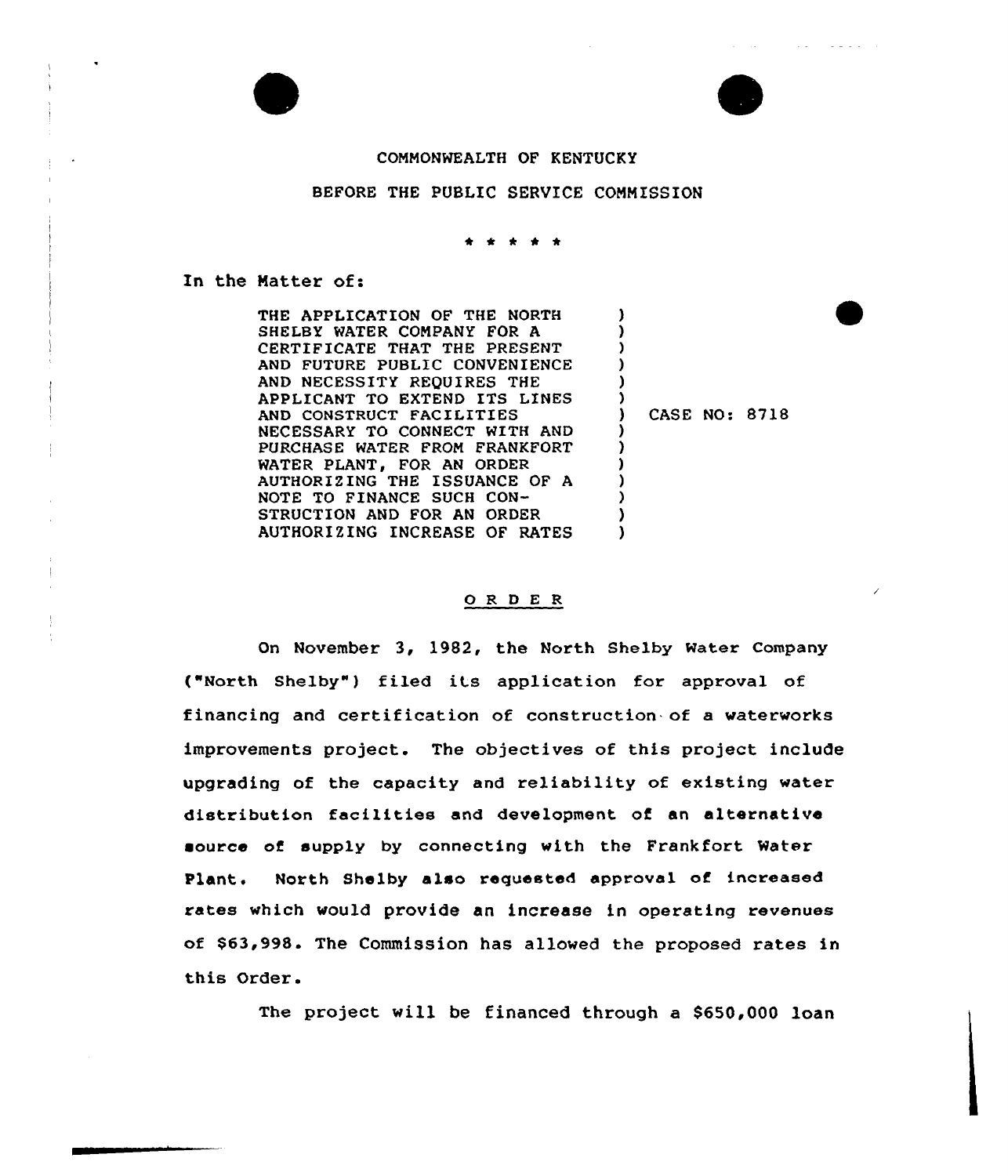

from the Farmers Home Administration ("FmHA"). The loan repayment period is to be 40 years at an annual interest rate of 11.375 percent.

North Shelby is now serving approximately 1887 customers in Shelby and Franklin counties. The expansion of the waterworks plant, while designed not to add new customers but rather to improve service in the Pranklin County portion of the service area, will allow North Shelby to serve a small number of additional customers.

The Commission, on January 4, 1983, issued an Interim Order granting a certificate of public convenience and necessity authorizing North Shelby to construct the proposed facilities, and further authorized North Shelby to finance the project as proposed. This Order addresses the proposed rate increase.

<sup>A</sup> hearing on the proposed rates was held in Frankfort, Kentucky, on February 14, 1983. No intervenors were present, and no protests vere entered.

#### TEST PERIOD

North Shelby proposed, and the Commission has accepted, the 12-month period ending September 30, 1982, as the test period in this matter.

### REVENUES AND EXPENSES

North Shelby's net operating income for the test period was \$54,603. In order to reflect normal operating conditions subsequent to completion of the proposed project, North Shelby proposed numerous adjustments to revenues and

 $-2-$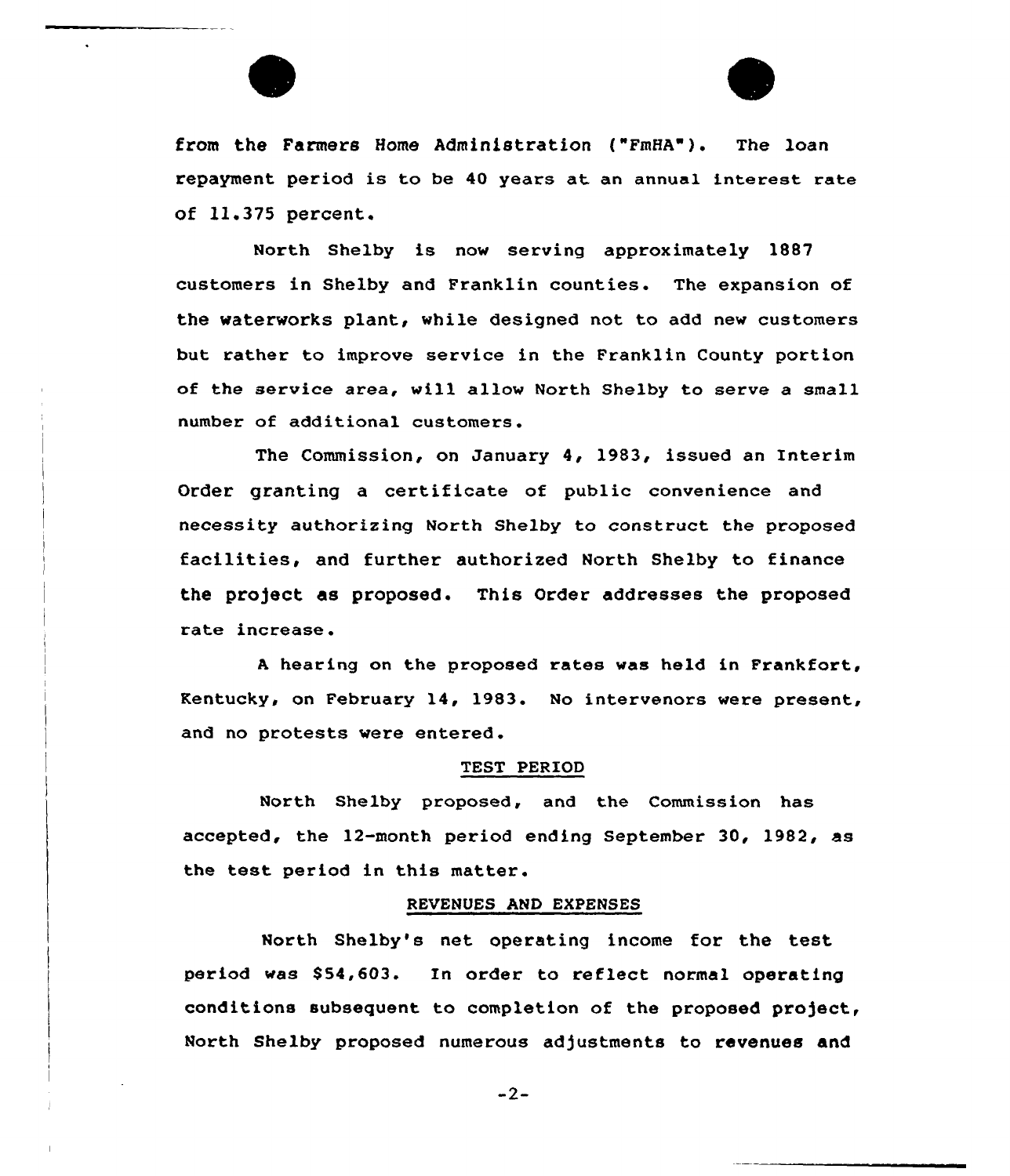



expenses resulting in adjusted net operating income of \$41,965. The appropriate level of net operating income as determined by the Commission is \$108,263.

The Commission finds North Shelby's proposed adjustments to be generally proper and has accepted them for rate-making purposes with the following exceptions: Water Sales

North Shelby was granted a rate increase during the test period. In response to <sup>a</sup> Commission request North Shelby supplied a billing analysis which indicated that current rates would produce total revenues of \$503,609, an increase of \$39,094 over test period revenues of \$464,515. Thus the Commission has increased operating revenue by \$39,094 to reflect normalized revenue for a full year at current rates.

### Electricity Expense

North Shelby proposed to increase its electricity expense to reflect additional power costs to pump water from Frankfort Water Plant. In its adjustment North Shelby calculated an additional power cost of 83,720 for the first year and increased this figure by 15 percent per year for <sup>3</sup> years to arrive at a power cost of approximately \$6,000 in the fourth year. Because the year1y 15 percent increase in power cost is neither known nor measurable and is merely an estimate, the Commission has accepted only the first year's power cost increase of \$3,720. Thus, North Shelby's adjusted operating expenses have been reduced by \$2,280.

 $-3-$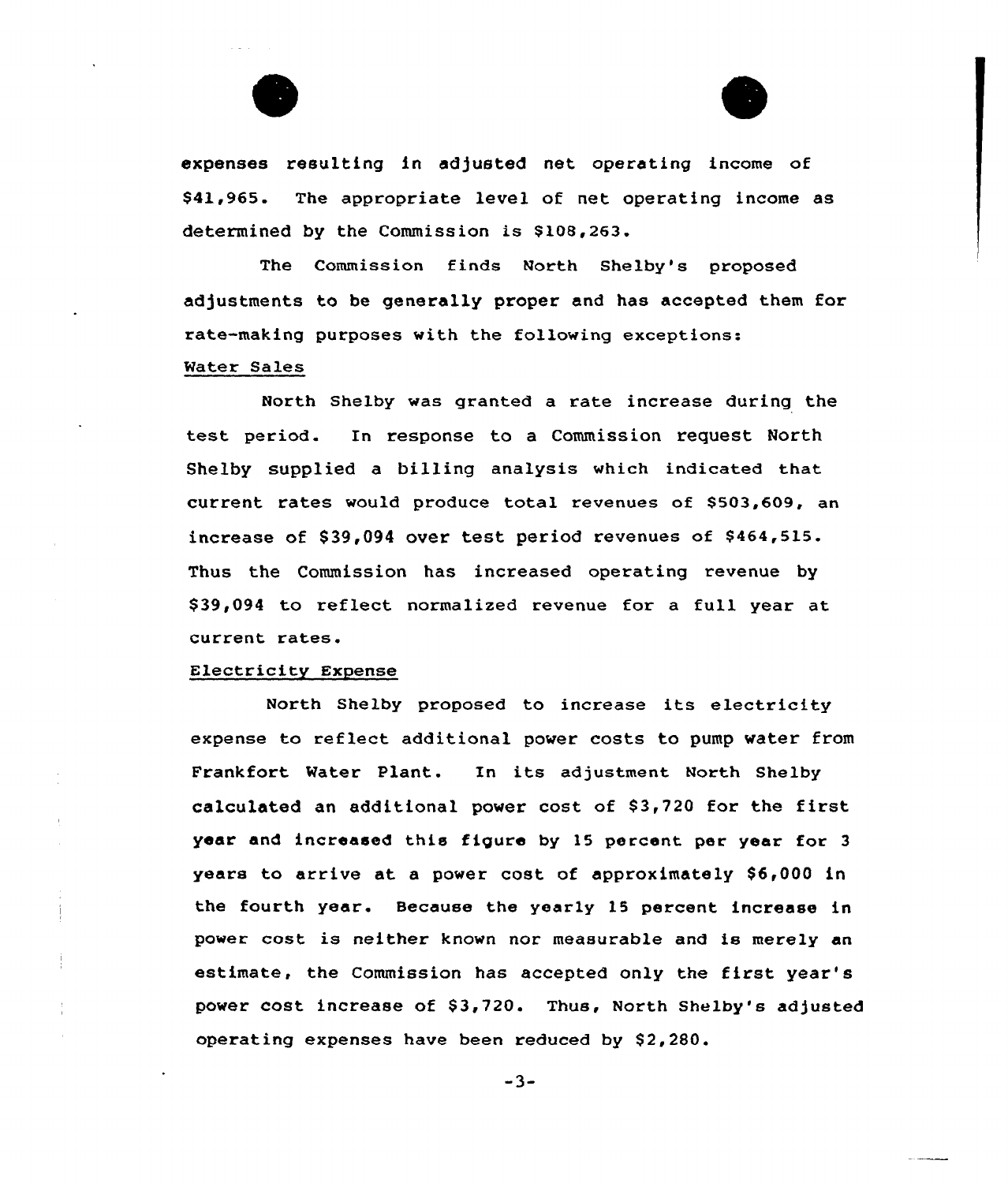# Depreciation Expense

North Shelby adjusted depreciation expense by \$16,500 to reflect additional depreciation from the construction project. The Commission has further adjusted depreciation expense in accordance with its policy that depreciation should be computed on the basis of original cost of the plant in service less contributions in aid of construction, as the Commission is of the opinion that it is unfair to require ratepayers to provide recovery on that portion of plant which has been provided free of cost. Therefore, the Commission finds that reasonable depreciation expense for rate-making purposes is  $$55,566$ ,<sup>1</sup> a reduction in adjusted depreciation expense of \$25,924.

# Interest Income

1

North Shelby had interest income of \$36,615 for the test period and proposed to reduce this amount to \$10,000 because of declining interest rates and because it earned half of the interest on funds set aside for debt retirement. North Shelby did not provide evidence that the interest

| <b>Calculation:</b>           |             |
|-------------------------------|-------------|
| Utility Plant in Service      | \$2,884,481 |
| Less: Contributions in        |             |
| Aid of Construction           | 1,124,756   |
| Net Utility Plant in          |             |
| Service                       | \$1,759,725 |
| Composite Depreciation Rate   | x2.228      |
| Depreciation Expense on       |             |
| Plant in Service              | 39,066      |
| Plus: Depreciation Expense on |             |
| Proposed Construction         | 16,500      |
| Adjusted Depreciation Expense | 55,566      |
|                               |             |

 $-4-$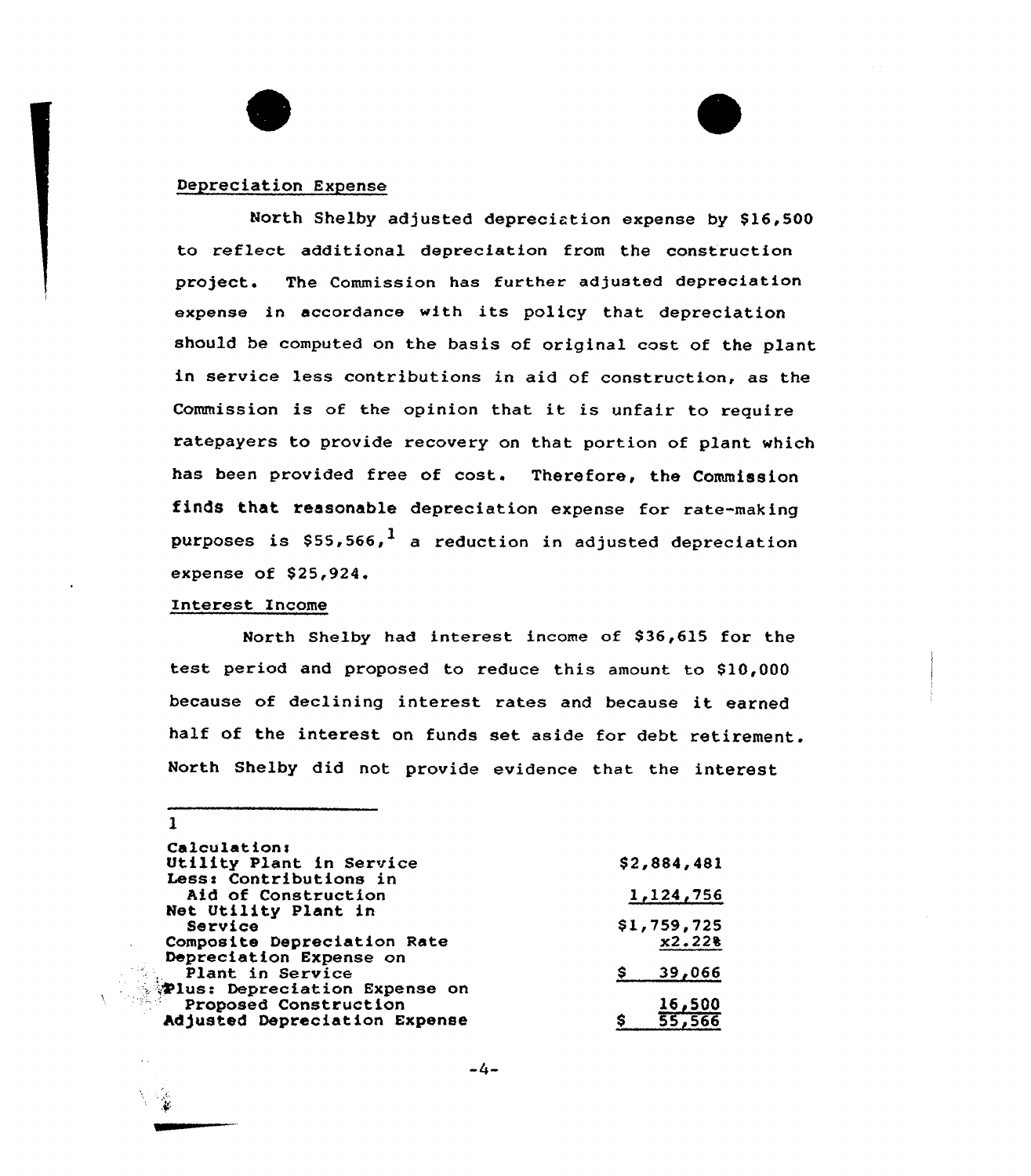



earned on such funds is restricted. The Commission concurs with North Shelby's observations that interest rates have declined and that some reduction in interest income from temporary investments will result. The Commission is of the opinion that a reduction of interest income to \$20,000 is reasonable and appropriate based on the evidence presented and an'examination of the recent interest income earned by North Shelby.

Therefore, the Commission finds that North Shelby's adjusted test period operations are as follows:

|                                         | North Shelby<br>Adjusted | Commission<br>Adjustments | Adjusted   |
|-----------------------------------------|--------------------------|---------------------------|------------|
| Operating Revenues                      | \$464,515                | \$39,094                  | \$503,609  |
| Operating Expenses                      | 422,550                  | (27, 204)                 | 395,346    |
| Net Operating Income                    | $\sqrt{41,965}$          | 56,298                    | \$108, 263 |
| Interest Income<br>Income Available for | \$10,000                 | \$10,000                  | \$ 20,000  |
| Debt Service                            | \$51,965                 | \$76,298                  | \$128,263  |

### REVENUE REQUIREMENTS

The Commission has used the debt sexvice covexage ("DSC"} method to determine appropriate revenue requirements for North Shelby. North Shelby's pro forma average debt service for the next 5 years, including financing of the proposed construction project, is \$177,480. North Shelby's DSC on adjusted net operating income of \$108,263 plus interest income of  $$20,000$  is .72x. The Commission is of the opinion that this coverage is unfair, unjust, and unreasonable. North Shelby's proposed rates will produce net

-5-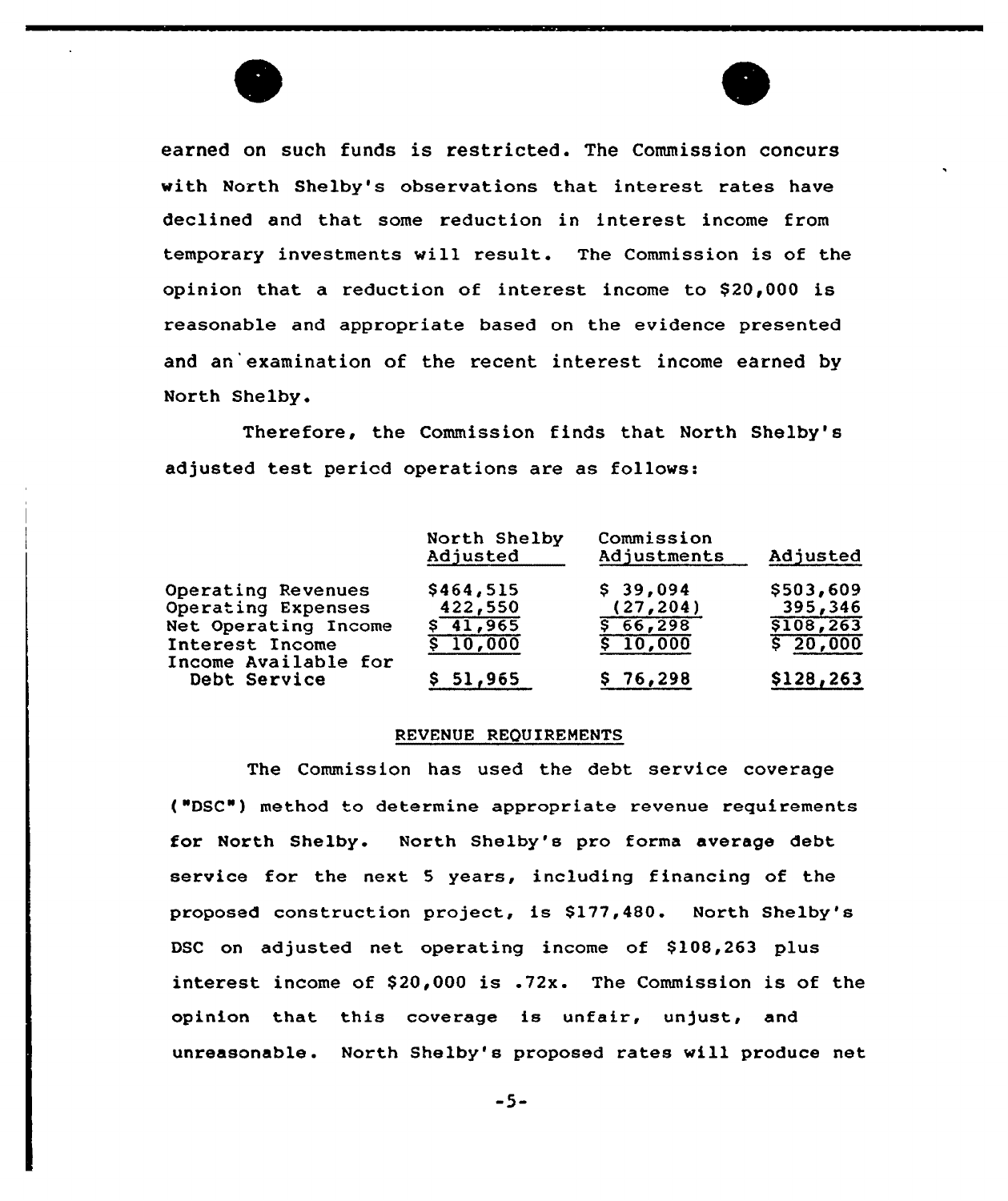

operating income of  $$172,613$  and a DSC of  $1.08x$ , which the Commission finds to be the fair, just and reasonable coverage for North Shelby to earn to insure its financial stability and to provide reliable and adequate service to its customers.

# SUMMARy

The Commission, after consideration of the record and being advised, is of the opinion and finds that:

1. The rates and charges in Appendix <sup>A</sup> are the fair, just and reasonable rates to be charged by North Shelby in that they should produce gross annual revenues of \$587,607.

IT IS THEREFORE ORDERED that the rates and charges in Appendix A be and they hereby are approved as the fair, just and reasonable rates to be charged for service rendered on and after the date of this Order.

IT IS FURTHER ORDERED that within 30 days of the date of this Order, North Shelby shall file its tariff sheets setting out the rates and charges approved herein.

> Done at Frankfort, Kentucky< this 25th day of March, 1983, PUBLIC SERVICE COMMISSION

Vice Chairman

Secretary Commissioner George

ATTEST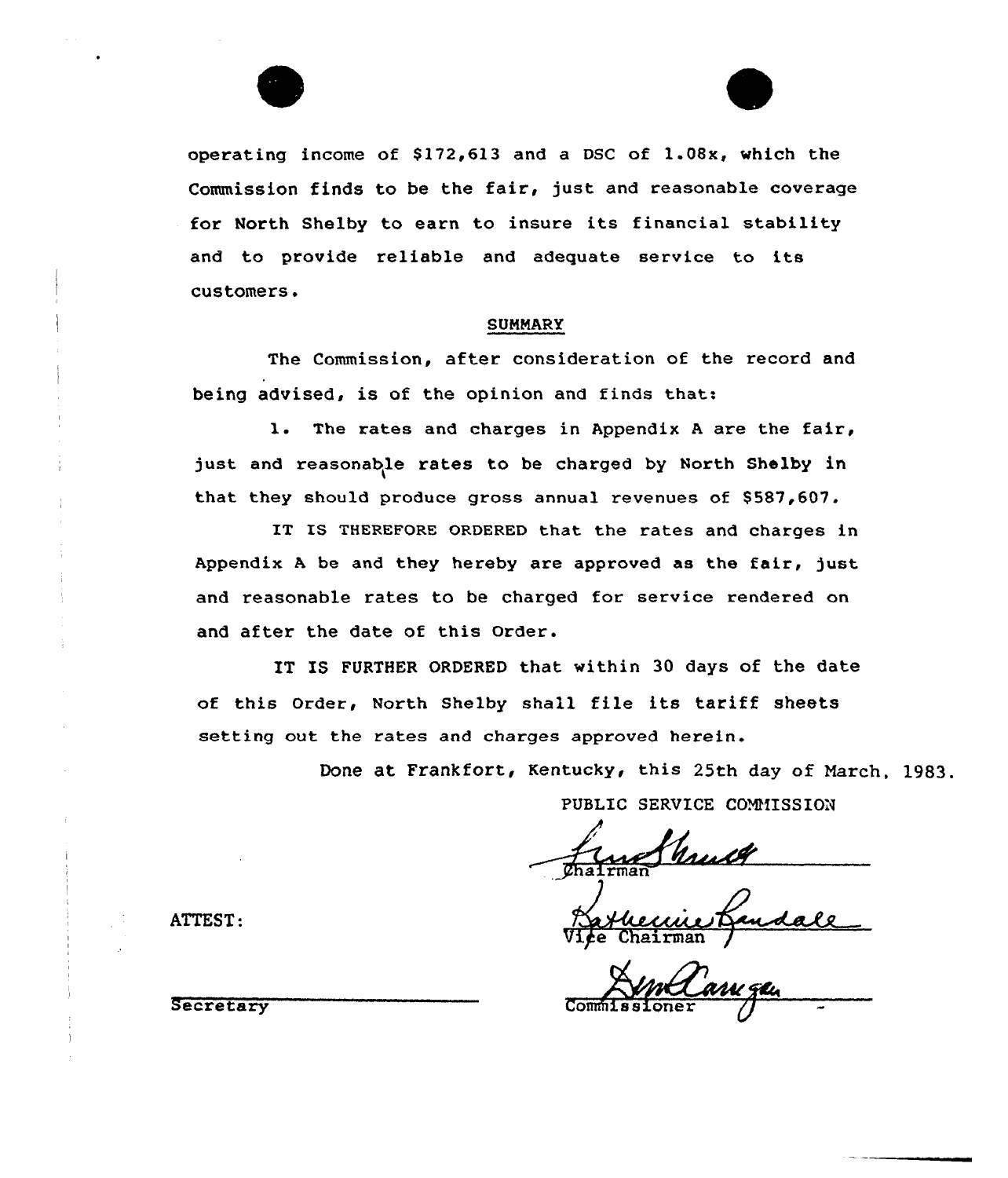#### APPENDIX A

APPENDIX TO AN ORDER OF THE PUBLIC SERUICE COMMISSION IN CASE NO. 8718 March 25, 1983.

The following rates are prescribed for the customers in the area served by North Shelby Water Company. All other rates and charges not specifically mentioned herein shall remain the same as those in effect under authority of the Commission prior to the date of this Order.

RATES: Monthly

 $\bar{ }$ 

 $\mathbf{r}$ 

# 5/8 X 3/4 Inch Meter

| First 2,000 gallons<br>Next 3,000 gallons<br>Next 5,000 gallons<br><b>Next 40,000 gallons</b><br><b>Over 50,000 gallons</b> | \$9.36 Minimum Bill<br>3.68 per 1,000 gallon<br>$2.68$ per $1,000$ gallon:<br>2.18 per 1,000 gallon<br>$1.68$ per $1,000$ gallon |
|-----------------------------------------------------------------------------------------------------------------------------|----------------------------------------------------------------------------------------------------------------------------------|
| 1 Inch Meter                                                                                                                |                                                                                                                                  |
| First 5,000 gallons                                                                                                         | \$20.40 Minimum Bill                                                                                                             |
| Next 5,000 gallons                                                                                                          | 2.68 per 1,000 gallon                                                                                                            |
| Next 40,000 gallons                                                                                                         | $2.18$ per $1,000$ gallon                                                                                                        |
| Over 50,000 gallons                                                                                                         | 1.68 per $1,000$ gallon                                                                                                          |
|                                                                                                                             |                                                                                                                                  |

l-l/2 Inch Meter

First 10,000 gallons Next 40,000 gallons Over 50,000 gallons \$ 33.80 Minimum Bill 2.18 per 1,000 gallons 1.68 per 1,000 gallons

### 2 Inch Meter

|  | <b>First 15,000 gallons</b> | \$44.70 Minimum Bill |  |                            |
|--|-----------------------------|----------------------|--|----------------------------|
|  | <b>Next 35,000 gallons</b>  |                      |  | $2.18$ per 1,000 gallons   |
|  | <b>Over 50,000 gallons</b>  |                      |  | $1.68$ per $1,000$ gallons |